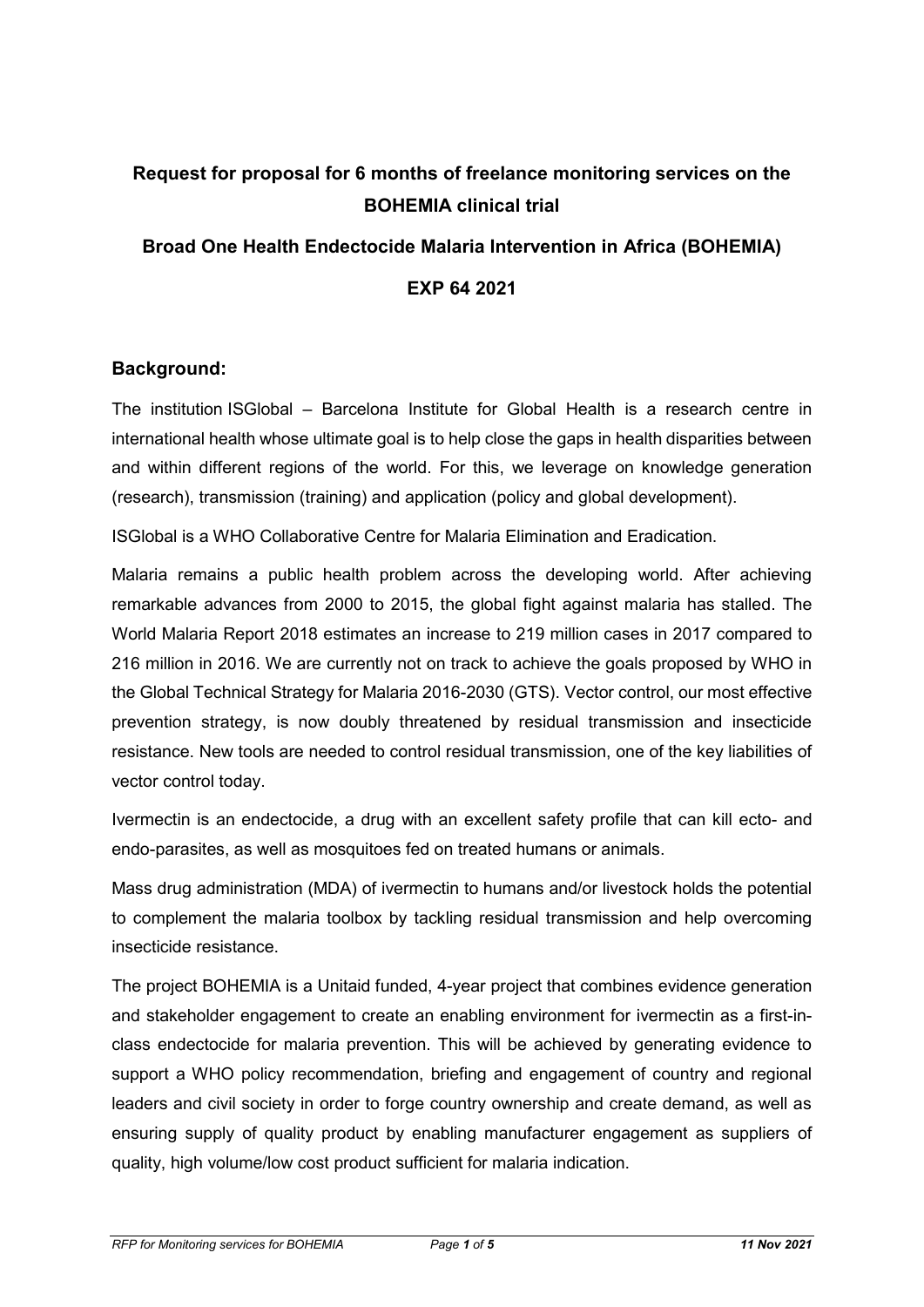Evidence generation will consist of two independently powered cluster-randomized clinical trials in Africa with analysis of impact on infection incidence, as well as supporting entomological outcomes.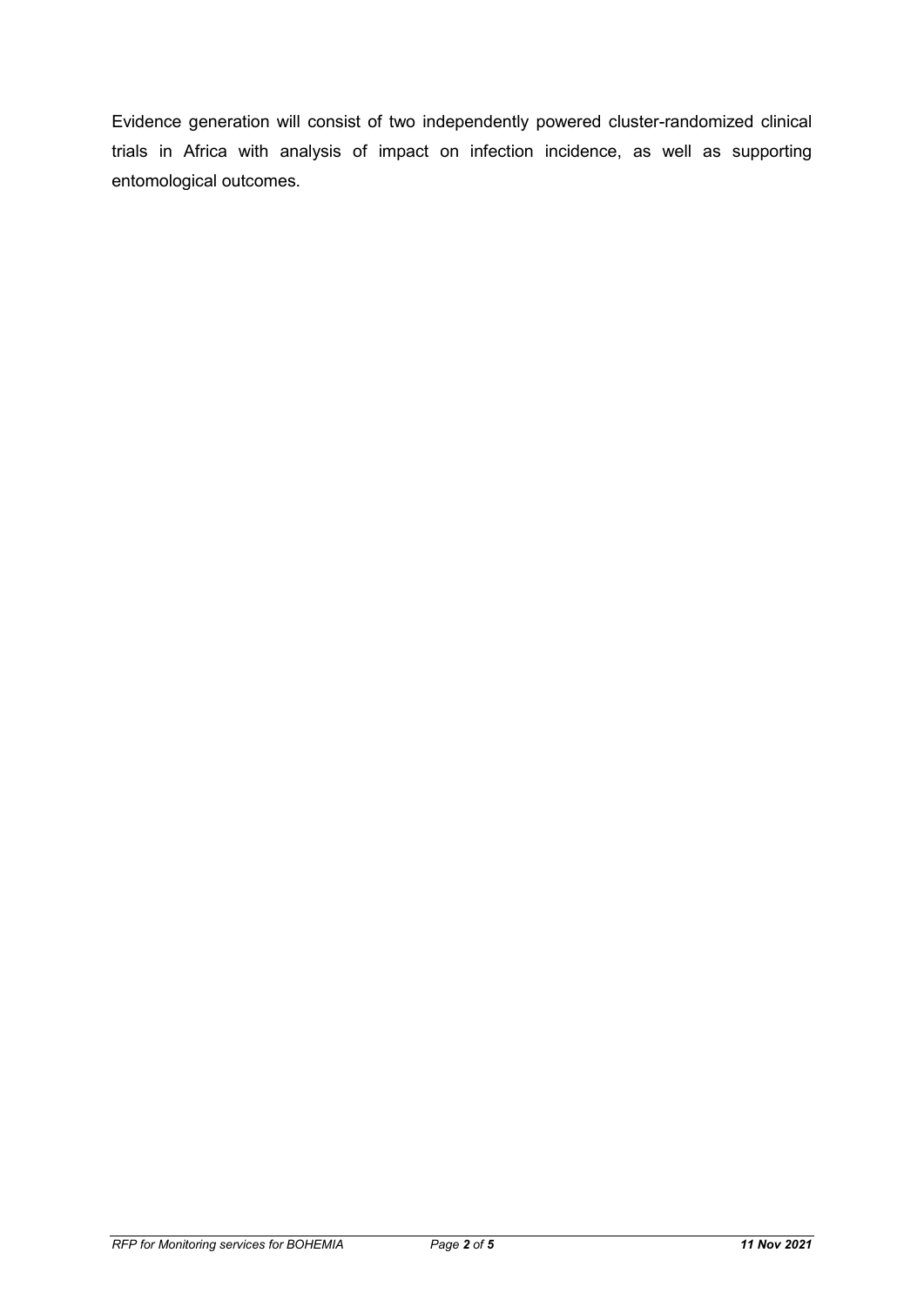## **Trial design:**

- A Phase III cluster-randomized, open-label, clinical trial to study the safety and efficacy of ivermectin mass drug administration to reduce malaria transmission in two African settings.
- The selected site for this contract is in Mopeia, Mozambique.
- **Primary Objective:** To determine the safety (in humans) and efficacy of ivermectin MDA (administered to humans or humans and livestock simultaneously) for the prevention of malaria.
- **Primary outcome:** Malaria incidence in a cohort of children followed prospectively in the cluster's core area for six months post first MDA round, an outcome chosen based on WHO's PPC for endectocides.
- **Number of participants:** Each cluster will include 300-400 people, of which 240-300 will be eligible for treatment and at 80-150 will be children eligible for follow-up. There will be 53-54 clusters per arm, resulting in inclusion of 45,000-48,000 participants to receive treatment or control and 2,000-3,000 children to be followed for six months.

## **Monitoring**

Risk based monitoring of the trials shall be conducted by a team of qualified and experienced CRAs and shall be in accordance with a Monitoring Plan that clearly describes the strategy, methods, responsibilities, and requirements for monitoring the trials. ISGlobal SOPs will be followed.

Monitoring will be a combination of onsite visits of 10 days each and remote monitoring activities between visits.

## **Scope of services required:**

The consultant will be part of a team of 4 Clinical Research Associates, and is required to conduct monitoring activities in accordance with the Monitoring Plan and ISGlobal SOPs. These activities include, but are not limited to:

- Ensuring that all trial activities are implemented according to project objectives and timelines
- Ensuring that monitoring activities are conducted in accordance with the study protocol, ICH-GCP (International Conference on Harmonization/ Good Clinical Practice), Monitoring Plan and SOPs
- Conducting a site initiation visit
- Monitoring of Informed Consent and Assent Forms
- Contributing to the management of the Trial Master File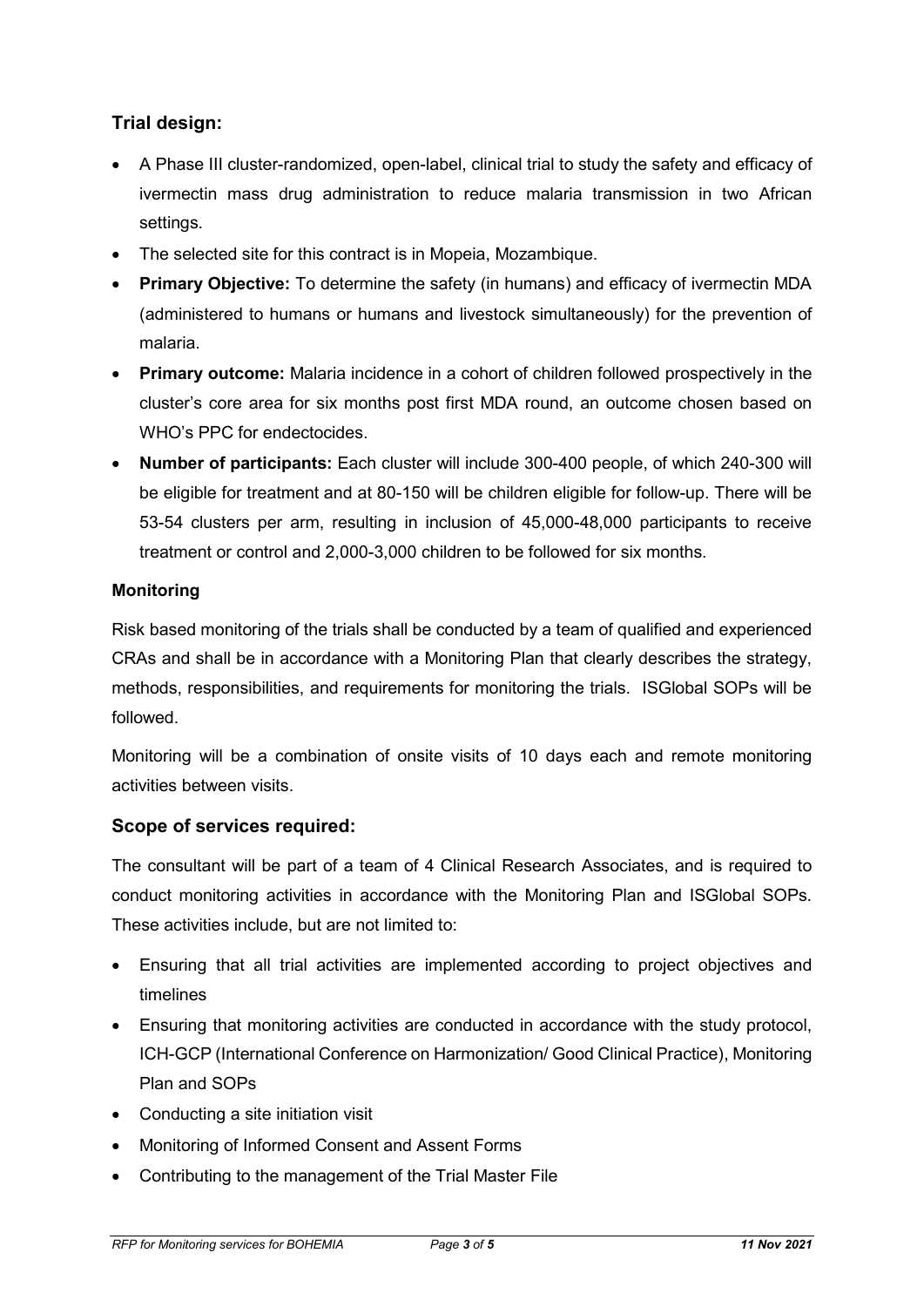- Monitoring Safety Events
- Reviewing participant diaries
- Monitoring of electronic participant visit data
- Conducting onsite pharmacy visits and drug accountability activities
- Conducting onsite laboratory visits and sample verification
- Monitoring the Investigator Site File for completeness
- Monitoring data queries and work with the site for resolution
- Maintaining a non-compliance log
- Writing monitoring reports for both onsite and remote monitoring visits
- Identifying areas for site staff training
- Problem identification and resolution
- Having a professional working relationship with the Sponsor and Site teams

#### **Management of work and quality control**

The successful candidates will report to the BOHEMIA Clinical Trial Manager who will direct and oversee all monitoring activities. Communication between the parties will consist of various formats including scheduled calls/meetings, ad hoc conversations, in person meetings at site monitoring visits, contact via electronic communication platforms and email.

#### **Required qualifications**

- University degree in Sciences (Biology, Pharmacy, Biomedical science or related field) or equivalent work experience
- At least 3 years of monitoring or quality assurance experience in clinical trials
- Experience working in rural environments is preferred
- Ability to travel to the Mopeia site in Mozambique for 10 working days at a time plus travel. Estimated 5 trips in 6 months
- Current GCP certificate
- Strong knowledge of written and spoken English is required; knowledge of Portuguese is an advantage
- Excellent computer skills: MS Word, Excel, Outlook software or equivalent
- Ability to work as part of a team and independently
- Self-motivated and goal oriented, able to meet deadlines
- Good communication skills
- Organisation and project management skills

#### **Duration of Contract**

• Fulltime (100% allocation) from 7 January 2022 – 15 July 2022